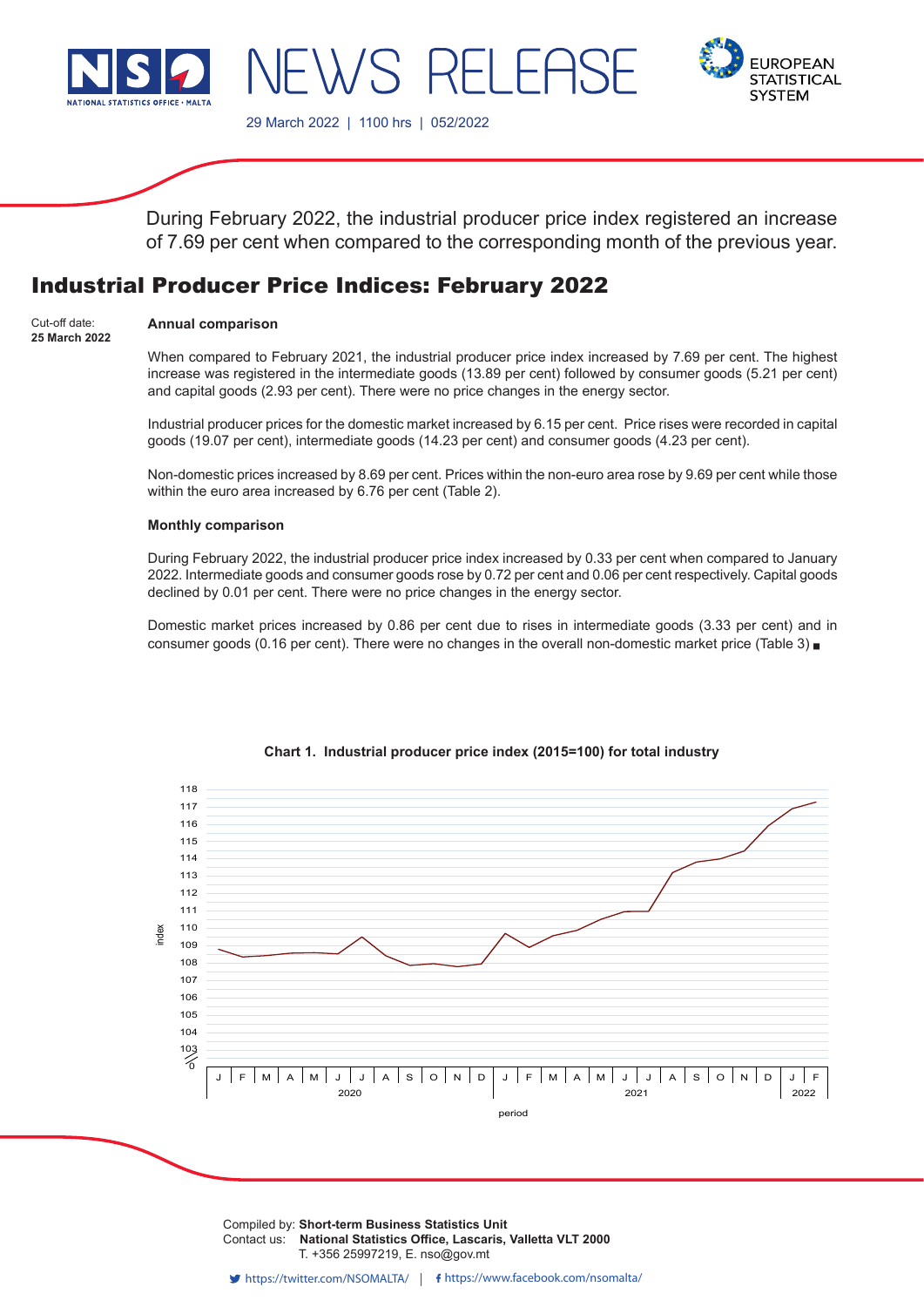## Table 1. Industrial producer price indices by period, territory and main industrial grouping

 $(2015=100)$ 

| Territory - Main industrial grouping | Feb 18 | Feb 19 | Feb 20 | Feb <sub>21</sub> | <b>Mar 21</b> | Apr 21 | <b>May 21</b> | <b>Jun 21</b> | <b>Jul 21</b> | Aug 21 | Sep 21         | <b>Oct 21</b> | <b>Nov 21</b> | <b>Dec 21</b>            | <b>Jan 22</b>            | Feb <sub>22</sub> |
|--------------------------------------|--------|--------|--------|-------------------|---------------|--------|---------------|---------------|---------------|--------|----------------|---------------|---------------|--------------------------|--------------------------|-------------------|
| <b>TOTAL</b>                         | 102.80 | 106.51 | 108.34 | 108.90            | 109.57        | 109.88 | 110.52        | 110.96        | 110.97        | 113.21 | 113.81         | 114.00        | 114.46        | 115.90                   | 116.89                   | 117.27            |
| Intermediate goods                   | 109.23 | 117.29 | 119.86 | 120.87            | 122.48        | 120.99 | 122.67        | 123.97        | 123.63        | 129.61 | 130.90         | 129.95        | 130.96        | 133.90                   | 136.67                   | 137.66            |
| Energy                               | 96.04  | 96.04  | 96.04  | 96.04             | 96.04         | 96.04  | 96.04         | 96.04         | 96.04         | 96.04  | 96.04          | 96.04         | 96.04         | 96.04                    | 96.04                    | 96.04             |
| Capital goods                        | 102.62 | 104.91 | 106.53 | 106.85            | 107.07        | 106.98 | 106.94        | 106.76        | 107.54        | 107.81 | 108.31         | 111.41        | 111.38        | 111.77                   | 109.99                   | 109.98            |
| <b>Consumer goods</b>                | 98.76  | 100.05 | 102.10 | 102.52            | 102.64        | 105.47 | 105.51        | 105.47        | 105.55        | 105.46 | 105.62         | 105.88        | 106.14        | 107.08                   | 107.79                   | 107.86            |
| Durable consumer goods               | 92.93  | 93.70  | 93.70  | 93.70             | 93.70         | 93.70  | 93.70         | 93.70         | 93.70         | 93.70  | 93.70          | 93.70         | 93.70         | 93.70                    | 93.70                    | 93.70             |
| Non-durable consumer goods           | 99.21  | 100.54 | 102.76 | 103.21            | 103.34        | 106.38 | 106.43        | 106.39        | 106.47        | 106.37 | 106.54         | 106.83        | 107.11        | 108.12                   | 108.89                   | 108.96            |
| <b>DOMESTIC</b>                      | 100.71 | 101.96 | 103.62 | 104.82            | 104.89        | 104.97 | 105.25        | 105.55        | 105.83        | 105.77 | 106.04         | 107.05        | 108.09        | 108.58                   | 110.32                   | 111.27            |
| Intermediate goods                   | 103.84 | 107.08 | 107.95 | 111.02            | 111.11        | 111.45 | 112.58        | 113.70        | 113.81        | 113.69 | 114.51         | 114.26        | 117.43        | 117.65                   | 122.74                   | 126.82            |
| Energy                               | 96.04  | 96.04  | 96.04  | 96.04             | 96.04         | 96.04  | 96.04         | 96.04         | 96.04         | 96.04  | 96.04          | 96.04         | 96.04         | 96.04                    | 96.04                    | 96.04             |
| Capital goods                        | 105.36 | 108.54 | 108.78 | 108.20            | 108.20        | 108.20 | 108.20        | 108.72        | 111.88        | 112.35 | 112.79         | 125.75        | 126.21        | 127.81                   | 128.84                   | 128.84            |
| Consumer goods                       | 103.67 | 104.68 | 109.63 | 111.59            | 111.73        | 111.75 | 111.86        | 111.91        | 111.95        | 111.71 | 111.90         | 112.12        | 113.17        | 114.26                   | 116.11                   | 116.30            |
| Durable consumer goods               | 100.00 | 100.92 | 100.92 | 100.92            | 100.92        | 100.92 | 100.92        | 100.92        | 100.92        | 100.92 | 100.92         | 100.92        | 100.92        | 100.92                   | 100.92                   | 100.92            |
| Non-durable consumer goods           | 104.33 | 105.36 | 111.19 | 113.50            | 113.67        | 113.70 | 113.83        | 113.88        | 113.93        | 113.65 | 113.87         | 114.13        | 115.37        | 116.65                   | 118.84                   | 119.07            |
| <b>NON-DOMESTIC</b>                  | 104.23 | 109.64 | 111.60 | 111.70            | 112.79        | 113.27 | 114.14        | 114.69        | 114.52        | 118.33 | 119.17         | 118.79        | 118.84        | 120.93                   | 121.41                   | 121.40            |
| Intermediate goods                   | 110.91 | 120.51 | 123.62 | 123.98            | 126.07        | 124.00 | 125.86        | 127.22        | 126.74        | 134.64 | 136.08         | 134.91        | 135.24        | 139.03                   | 141.08                   | 141.08            |
| Energy                               |        | ÷,     |        | $\sim$            |               |        |               |               |               |        |                |               |               | ÷,                       | $\overline{\phantom{a}}$ |                   |
| Capital goods                        | 101.88 | 103.92 | 105.92 | 106.48            | 106.76        | 106.65 | 106.59        | 106.22        | 106.36        | 106.59 | 107.10         | 107.53        | 107.37        | 107.42                   | 104.89                   | 104.88            |
| Consumer goods                       | 95.71  | 97.17  | 97.43  | 96.89             | 97.00         | 101.57 | 101.56        | 101.48        | 101.58        | 101.58 | 101.72         | 102.01        | 101.78        | 102.63                   | 102.63                   | 102.62            |
| Durable consumer goods               | 63.30  | 63.48  | 63.48  | 63.48             | 63.48         | 63.48  | 63.48         | 63.48         | 63.48         | 63.48  | 63.48          | 63.48         | 63.48         | 63.48                    | 63.48                    | 63.48             |
| Non-durable consumer goods           | 96.46  | 97.95  | 98.22  | 97.67             | 97.78         | 102.45 | 102.44        | 102.35        | 102.46        | 102.46 | 102.60         | 102.89        | 102.67        | 103.53                   | 103.53                   | 103.52            |
| <b>NON-DOMESTIC EURO AREA</b>        | 103.13 | 105.61 | 107.27 | 109.13            | 109.58        | 113.46 | 113.90        | 114.15        | 114.06        | 115.80 | 116.12         | 115.97        | 116.12        | 117.02                   | 116.51                   | 116.51            |
| Intermediate goods                   | 108.90 | 115.40 | 117.54 | 117.20            | 118.58        | 117.41 | 118.82        | 119.89        | 119.61        | 124.88 | 125.89         | 125.37        | 125.83        | 128.55                   | 131.56                   | 131.56            |
| Energy                               |        | $\sim$ | $\sim$ |                   |               |        |               |               |               |        | $\overline{a}$ | ÷,            |               | $\overline{\phantom{a}}$ | $\overline{a}$           |                   |
| Capital goods                        | 103.04 | 105.42 | 108.03 | 110.86            | 110.91        | 110.89 | 110.89        | 110.67        | 110.67        | 110.90 | 110.91         | 110.96        | 110.97        | 110.97                   | 107.24                   | 107.23            |
| Consumer goods                       | 97.20  | 95.63  | 95.52  | 98.45             | 98.45         | 112.67 | 112.67        | 112.67        | 112.67        | 112.67 | 112.67         | 112.67        | 112.67        | 112.85                   | 112.85                   | 112.85            |
| Durable consumer goods               | 62.94  | 62.94  | 62.94  | 62.94             | 62.94         | 62.94  | 62.94         | 62.94         | 62.94         | 62.94  | 62.94          | 62.94         | 62.94         | 62.94                    | 62.94                    | 62.94             |
| Non-durable consumer goods           | 98.69  | 97.06  | 96.94  | 99.99             | 99.99         | 114.84 | 114.84        | 114.84        | 114.84        | 114.84 | 114.84         | 114.84        | 114.84        | 115.02                   | 115.02                   | 115.02            |
| <b>NON-DOMESTIC NON-EURO AREA</b>    | 104.81 | 111.80 | 113.93 | 113.09            | 114.52        | 113.17 | 114.28        | 114.98        | 114.77        | 119.70 | 120.81         | 120.31        | 120.31        | 123.04                   | 124.05                   | 124.04            |
| Intermediate goods                   | 111.50 | 122.04 | 125.43 | 126.00            | 128.30        | 125.96 | 127.96        | 129.40        | 128.86        | 137.54 | 139.11         | 137.76        | 138.04        | 142.15                   | 143.91                   | 143.91            |
| Energy                               |        |        |        |                   |               |        |               |               |               |        |                |               |               |                          |                          |                   |
| Capital goods                        | 99.29  | 100.60 | 101.20 | 96.73             | 97.52         | 97.21  | 97.04         | 96.32         | 96.77         | 96.97  | 98.61          | 99.89         | 99.34         | 99.52                    | 99.65                    | 99.63             |
| Consumer goods                       | 95.01  | 97.90  | 98.33  | 96.16             | 96.32         | 96.32  | 96.32         | 96.19         | 96.34         | 96.34  | 96.54          | 96.97         | 96.64         | 97.80                    | 97.80                    | 97.78             |
| Durable consumer goods               | 63.83  | 64.26  | 64.26  | 64.26             | 64.26         | 64.26  | 64.26         | 64.26         | 64.26         | 64.26  | 64.26          | 64.26         | 64.26         | 64.26                    | 64.26                    | 64.26             |
| Non-durable consumer goods           | 95.43  | 98.36  | 98.80  | 96.60             | 96.76         | 96.76  | 96.75         | 96.62         | 96.77         | 96.77  | 96.98          | 97.41         | 97.08         | 98.26                    | 98.26                    | 98.24             |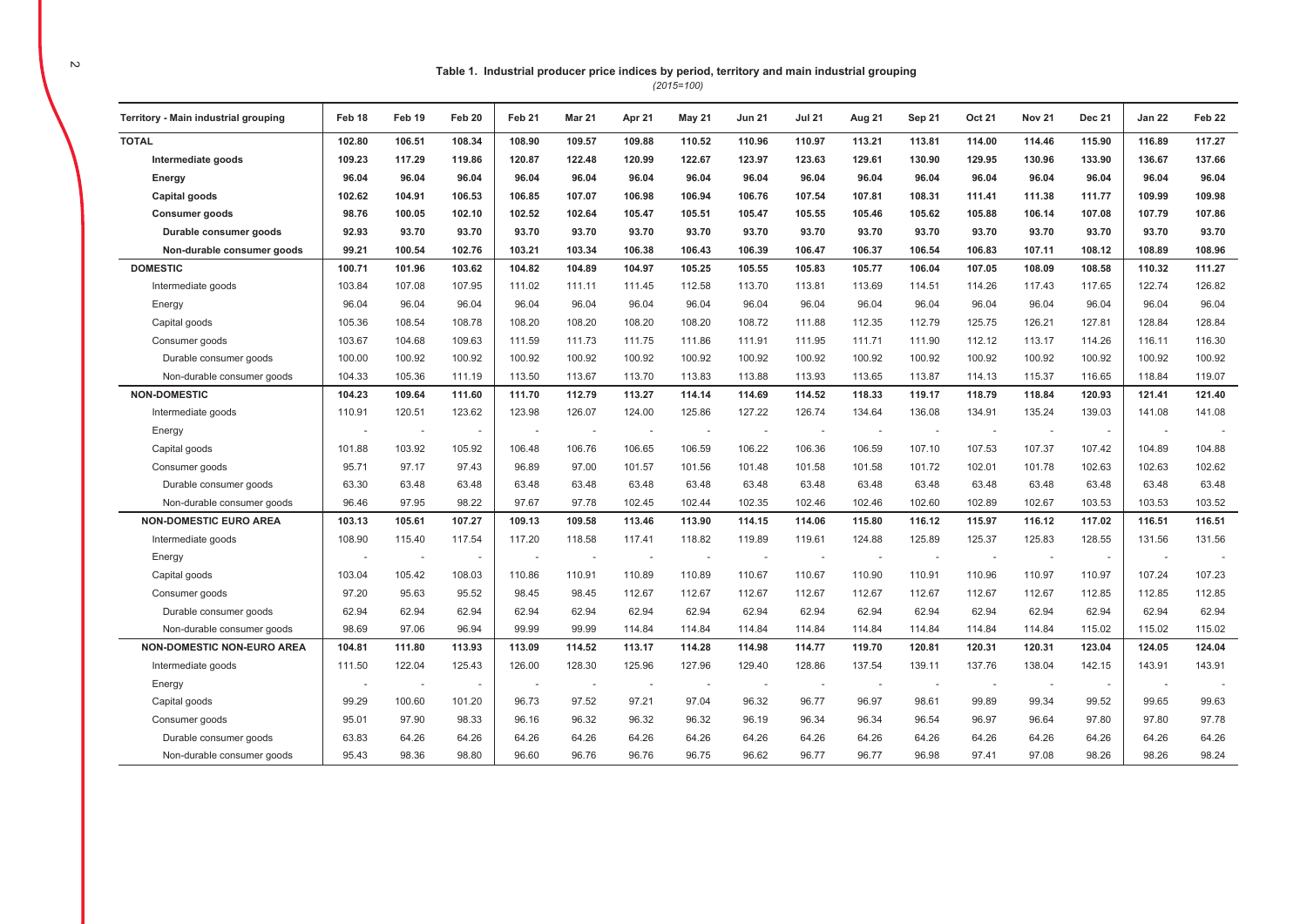# Table 2. Annual variation of the industrial producer price indices by period, territory and main industrial grouping

(% change compared with same month of previous year)

| Territory - Main industrial grouping | Feb 18                   | Feb 19                   | Feb 20  | Feb 21                   | <b>Mar 21</b>            | Apr 21                   | <b>May 21</b>            | <b>Jun 21</b>            | <b>Jul 21</b>            | Aug 21                   | Sep 21                   | Oct 21                   | <b>Nov 21</b>            | <b>Dec 21</b> | <b>Jan 22</b>            | Feb 22  |
|--------------------------------------|--------------------------|--------------------------|---------|--------------------------|--------------------------|--------------------------|--------------------------|--------------------------|--------------------------|--------------------------|--------------------------|--------------------------|--------------------------|---------------|--------------------------|---------|
| <b>TOTAL</b>                         | 3.19                     | 3.61                     | 1.72    | 0.51                     | 1.06                     | 1.21                     | 1.77                     | 2.24                     | 1.35                     | 4.42                     | 5.52                     | 5.60                     | 6.19                     | 7.37          | 6.55                     | 7.69    |
| Intermediate goods                   | 10.52                    | 7.37                     | 2.19    | 0.84                     | 2.30                     | 1.08                     | 2.30                     | 3.42                     | 0.79                     | 8.05                     | 9.69                     | 8.68                     | 9.86                     | 11.61         | 10.61                    | 13.89   |
| Energy                               | 0.00                     | 0.00                     | 0.00    | 0.00                     | 0.00                     | 0.00                     | 0.00                     | 0.00                     | 0.00                     | 0.00                     | 0.00                     | 0.00                     | 0.00                     | 0.00          | 0.00                     | 0.00    |
| Capital goods                        | $-0.01$                  | 2.23                     | 1.54    | 0.30                     | 0.52                     | 0.25                     | 0.37                     | 0.35                     | 1.21                     | 1.90                     | 2.32                     | 5.26                     | 5.28                     | 5.82          | 4.23                     | 2.93    |
| <b>Consumer goods</b>                | $-1.74$                  | 1.31                     | 2.05    | 0.41                     | 0.13                     | 2.48                     | 2.61                     | 2.66                     | 2.87                     | 2.82                     | 4.08                     | 4.30                     | 4.65                     | 5.89          | 5.14                     | 5.21    |
| Durable consumer goods               | 0.00                     | 0.84                     | 0.00    | 0.00                     | 0.00                     | 0.00                     | 0.00                     | 0.00                     | 0.00                     | 0.00                     | 0.00                     | 0.00                     | 0.00                     | 0.00          | 0.00                     | 0.00    |
| Non-durable consumer goods           | $-1.79$                  | 1.34                     | 2.20    | 0.44                     | 0.14                     | 2.66                     | 2.79                     | 2.85                     | 3.08                     | 3.02                     | 4.37                     | 4.60                     | 4.98                     | 6.32          | 5.50                     | 5.57    |
| <b>DOMESTIC</b>                      | 0.20                     | 1.25                     | 1.63    | 1.16                     | 1.03                     | 0.81                     | 1.12                     | 1.39                     | 1.78                     | 1.70                     | 1.91                     | 2.82                     | 3.83                     | 4.48          | 5.22                     | 6.15    |
| Intermediate goods                   | $-0.20$                  | 3.12                     | 0.81    | 2.85                     | 3.07                     | 3.37                     | 4.33                     | 5.36                     | 5.95                     | 5.79                     | 6.23                     | 5.77                     | 8.80                     | 9.71          | 10.50                    | 14.23   |
| Energy                               | 0.00                     | 0.00                     | 0.00    | 0.00                     | 0.00                     | 0.00                     | 0.00                     | 0.00                     | 0.00                     | 0.00                     | 0.00                     | 0.00                     | 0.00                     | 0.00          | 0.00                     | 0.00    |
| Capital goods                        | 1.15                     | 3.02                     | 0.22    | $-0.53$                  | $-0.53$                  | $-0.53$                  | $-0.53$                  | $-0.06$                  | 2.85                     | 3.28                     | 3.68                     | 15.60                    | 16.03                    | 17.49         | 19.07                    | 19.07   |
| Consumer goods                       | 2.09                     | 0.98                     | 4.72    | 1.79                     | 1.21                     | 0.27                     | 0.58                     | 0.56                     | 0.64                     | 0.40                     | 0.64                     | 0.79                     | 1.72                     | 2.76          | 4.04                     | 4.23    |
| Durable consumer goods               | 0.00                     | 0.92                     | 0.00    | 0.00                     | 0.00                     | 0.00                     | 0.00                     | 0.00                     | 0.00                     | 0.00                     | 0.00                     | 0.00                     | 0.00                     | 0.00          | 0.00                     | 0.00    |
| Non-durable consumer goods           | 2.53                     | 0.99                     | 5.54    | 2.08                     | 1.41                     | 0.31                     | 0.68                     | 0.65                     | 0.74                     | 0.46                     | 0.74                     | 0.92                     | 1.99                     | 3.21          | 4.68                     | 4.90    |
| <b>NON-DOMESTIC</b>                  | 5.37                     | 5.19                     | 1.79    | 0.09                     | 1.07                     | 1.47                     | 2.19                     | 2.79                     | 1.07                     | 6.17                     | 7.87                     | 7.40                     | 7.72                     | 9.23          | 7.39                     | 8.69    |
| Intermediate goods                   | 14.26                    | 8.66                     | 2.58    | 0.29                     | 2.08                     | 0.44                     | 1.75                     | 2.89                     | $-0.58$                  | 8.68                     | 10.65                    | 9.48                     | 10.15                    | 12.13         | 10.64                    | 13.79   |
| Energy                               | $\overline{\phantom{a}}$ | $\sim$                   | $\sim$  | $\overline{\phantom{a}}$ | $\overline{\phantom{a}}$ | $\sim$                   | $\sim$                   | $\sim$                   | $\overline{\phantom{a}}$ | $\sim$                   | $\sim$                   | $\sim$                   | $\overline{\phantom{a}}$ | $\sim$        | $\sim$                   |         |
| Capital goods                        | $-0.01$                  | 2.01                     | 1.92    | 0.53                     | 0.81                     | 0.46                     | 0.62                     | 0.46                     | 0.75                     | 1.51                     | 1.93                     | 2.37                     | 2.26                     | 2.54          | 0.08                     | $-1.51$ |
| Consumer goods                       | $-3.95$                  | 1.53                     | 0.27    | $-0.55$                  | $-0.63$                  | 4.05                     | 4.04                     | 4.15                     | 4.46                     | 4.55                     | 6.56                     | 6.83                     | 6.77                     | 8.17          | 5.92                     | 5.91    |
| Durable consumer goods               | 0.00                     | 0.27                     | 0.00    | 0.00                     | 0.00                     | 0.00                     | 0.00                     | 0.00                     | 0.00                     | 0.00                     | 0.00                     | 0.00                     | 0.00                     | 0.00          | 0.00                     | 0.00    |
| Non-durable consumer goods           | $-4.01$                  | 1.55                     | 0.27    | $-0.56$                  | $-0.64$                  | 4.11                     | 4.10                     | 4.21                     | 4.53                     | 4.61                     | 6.66                     | 6.93                     | 6.87                     | 8.30          | 6.01                     | 5.99    |
| <b>NON-DOMESTIC EURO AREA</b>        | 3.36                     | 2.41                     | 1.57    | 1.74                     | 2.08                     | 5.59                     | 6.09                     | 6.38                     | 5.51                     | 7.83                     | 8.30                     | 8.17                     | 8.47                     | 9.12          | 7.00                     | 6.76    |
| Intermediate goods                   | 9.85                     | 5.96                     | 1.86    | $-0.29$                  | 0.78                     | $-0.06$                  | 1.13                     | 2.19                     | $-0.25$                  | 6.17                     | 7.52                     | 7.10                     | 7.94                     | 9.70          | 10.09                    | 12.25   |
| Energy                               | . .                      | $\overline{\phantom{a}}$ | $\sim$  |                          | $\overline{\phantom{a}}$ | $\overline{\phantom{a}}$ | $\overline{\phantom{a}}$ | $\overline{\phantom{a}}$ | $\overline{\phantom{a}}$ | $\overline{\phantom{a}}$ | $\overline{\phantom{a}}$ | $\sim$                   | $\overline{\phantom{a}}$ | $\sim$        | $\overline{\phantom{a}}$ |         |
| Capital goods                        | 0.62                     | 2.31                     | 2.48    | 2.61                     | 2.67                     | 2.28                     | 2.51                     | 2.32                     | 2.35                     | 2.56                     | 2.57                     | 2.61                     | 2.63                     | 2.64          | $-1.06$                  | $-3.27$ |
| Consumer goods                       | 0.86                     | $-1.61$                  | $-0.11$ | 3.06                     | 2.87                     | 17.73                    | 17.73                    | 17.73                    | 17.73                    | 17.73                    | 17.73                    | 17.73                    | 17.73                    | 17.92         | 14.63                    | 14.63   |
| Durable consumer goods               | 0.00                     | 0.00                     | 0.00    | 0.00                     | 0.00                     | 0.00                     | 0.00                     | 0.00                     | 0.00                     | 0.00                     | 0.00                     | 0.00                     | 0.00                     | 0.00          | 0.00                     | 0.00    |
| Non-durable consumer goods           | 0.88                     | $-1.66$                  | $-0.12$ | 3.14                     | 2.95                     | 18.23                    | 18.23                    | 18.23                    | 18.23                    | 18.23                    | 18.23                    | 18.23                    | 18.23                    | 18.42         | 15.03                    | 15.03   |
| NON-DOMESTIC NON-EURO AREA           | 6.50                     | 6.67                     | 1.90    | $-0.74$                  | 0.56                     | $-0.62$                  | 0.21                     | 0.97                     | $-1.15$                  | 5.32                     | 7.64                     | 7.01                     | 7.33                     | 9.29          | 7.59                     | 9.69    |
| Intermediate goods                   | 15.59                    | 9.45                     | 2.78    | 0.45                     | 2.45                     | 0.58                     | 1.92                     | 3.08                     | $-0.67$                  | 9.37                     | 11.53                    | 10.14                    | 10.77                    | 12.80         | 10.79                    | 14.22   |
| Energy                               | $\overline{\phantom{a}}$ | $\sim$                   | $\sim$  | $\overline{\phantom{a}}$ | $\overline{\phantom{a}}$ | $\sim$                   | $\sim$                   |                          | $\overline{\phantom{a}}$ | $\overline{\phantom{a}}$ | $\overline{\phantom{a}}$ | $\overline{\phantom{a}}$ | $\overline{\phantom{a}}$ | $\sim$        | $\sim$                   |         |
| Capital goods                        | $-1.20$                  | 1.32                     | 0.60    | $-4.42$                  | $-3.60$                  | $-3.86$                  | $-3.92$                  | $-4.01$                  | $-3.09$                  | $-1.09$                  | 0.38                     | 1.77                     | 1.35                     | 2.27          | 2.95                     | 3.00    |
| Consumer goods                       | $-6.11$                  | 3.05                     | 0.44    | $-2.21$                  | $-2.23$                  | $-2.23$                  | $-2.24$                  | $-2.10$                  | $-1.67$                  | $-1.55$                  | 1.27                     | 1.66                     | 1.56                     | 3.51          | 1.71                     | 1.68    |
| Durable consumer goods               | 0.00                     | 0.67                     | 0.00    | 0.00                     | 0.00                     | 0.00                     | 0.00                     | 0.00                     | 0.00                     | 0.00                     | 0.00                     | 0.00                     | 0.00                     | 0.00          | 0.00                     | 0.00    |
| Non-durable consumer goods           | $-6.16$                  | 3.07                     | 0.45    | $-2.23$                  | $-2.25$                  | $-2.25$                  | $-2.26$                  | $-2.12$                  | $-1.68$                  | $-1.56$                  | 1.28                     | 1.67                     | 1.58                     | 3.54          | 1.72                     | 1.70    |

Note: The calculation of growth rates from the indices table may differ slightly from the published growth rates due to rounding.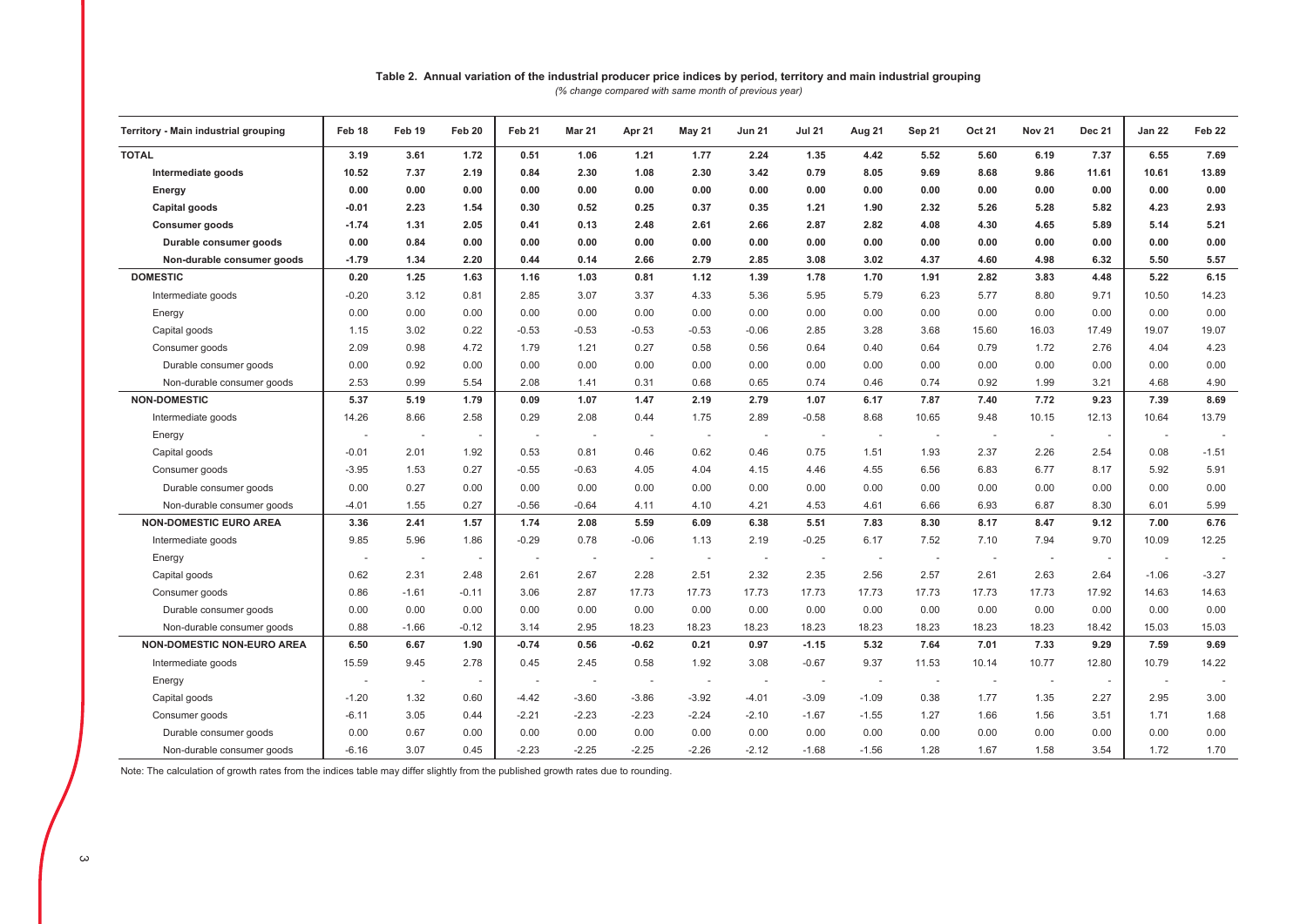| Table 3. Monthly variation of the industrial producer price indices by period, territory and main industrial grouping |
|-----------------------------------------------------------------------------------------------------------------------|
| $(0)$ change compared with provious month)                                                                            |

(% change compared with previous month)

| Territory - Main industrial grouping | Feb 18                   | Feb 19                   | Feb 20  | Feb 21                   | Mar 21 | Apr 21                   | <b>May 21</b>            | <b>Jun 21</b>            | <b>Jul 21</b>            | Aug 21  | Sep 21 | Oct 21                   | <b>Nov 21</b>            | <b>Dec 21</b> | <b>Jan 22</b>            | Feb 22  |
|--------------------------------------|--------------------------|--------------------------|---------|--------------------------|--------|--------------------------|--------------------------|--------------------------|--------------------------|---------|--------|--------------------------|--------------------------|---------------|--------------------------|---------|
| <b>TOTAL</b>                         | 0.26                     | $-0.29$                  | $-0.41$ | $-0.74$                  | 0.61   | 0.29                     | 0.58                     | 0.40                     | 0.01                     | 2.01    | 0.53   | 0.17                     | 0.40                     | 1.26          | 0.85                     | 0.33    |
| Intermediate goods                   | 0.66                     | $-0.59$                  | $-1.18$ | $-2.18$                  | 1.33   | $-1.22$                  | 1.39                     | 1.06                     | $-0.27$                  | 4.83    | 1.00   | $-0.72$                  | 0.78                     | 2.24          | 2.07                     | 0.72    |
| Energy                               | 0.00                     | 0.00                     | 0.00    | 0.00                     | 0.00   | 0.00                     | 0.00                     | 0.00                     | 0.00                     | 0.00    | 0.00   | 0.00                     | 0.00                     | 0.00          | 0.00                     | 0.00    |
| Capital goods                        | $-0.15$                  | 0.04                     | $-0.06$ | 1.25                     | 0.21   | $-0.08$                  | $-0.04$                  | $-0.17$                  | 0.73                     | 0.26    | 0.46   | 2.86                     | $-0.02$                  | 0.34          | $-1.59$                  | $-0.01$ |
| Consumer goods                       | $-0.09$                  | $-0.01$                  | 0.32    | $-0.01$                  | 0.12   | 2.75                     | 0.04                     | $-0.03$                  | 0.07                     | $-0.09$ | 0.15   | 0.25                     | 0.25                     | 0.89          | 0.66                     | 0.06    |
| Durable consumer goods               | 0.00                     | 0.00                     | 0.00    | 0.00                     | 0.00   | 0.00                     | 0.00                     | 0.00                     | 0.00                     | 0.00    | 0.00   | 0.00                     | 0.00                     | 0.00          | 0.00                     | 0.00    |
| Non-durable consumer goods           | $-0.04$                  | $-0.01$                  | 0.34    | $-0.01$                  | 0.12   | 2.95                     | 0.04                     | $-0.04$                  | 0.08                     | $-0.09$ | 0.16   | 0.27                     | 0.27                     | 0.95          | 0.71                     | 0.06    |
| <b>DOMESTIC</b>                      | $-0.15$                  | 0.00                     | 0.31    | $-0.02$                  | 0.06   | 0.08                     | 0.27                     | 0.28                     | 0.27                     | $-0.06$ | 0.25   | 0.96                     | 0.97                     | 0.46          | 1.60                     | 0.86    |
| Intermediate goods                   | 0.24                     | 0.06                     | 0.30    | $-0.05$                  | 0.08   | 0.30                     | 1.02                     | 0.99                     | 0.10                     | $-0.11$ | 0.72   | $-0.22$                  | 2.77                     | 0.19          | 4.32                     | 3.33    |
| Energy                               | 0.00                     | 0.00                     | 0.00    | 0.00                     | 0.00   | 0.00                     | 0.00                     | 0.00                     | 0.00                     | 0.00    | 0.00   | 0.00                     | 0.00                     | 0.00          | 0.00                     | 0.00    |
| Capital goods                        | 0.57                     | 0.00                     | 0.00    | 0.00                     | 0.00   | 0.00                     | 0.00                     | 0.48                     | 2.90                     | 0.42    | 0.39   | 11.49                    | 0.37                     | 1.27          | 0.80                     | 0.00    |
| Consumer goods                       | 0.99                     | $-0.03$                  | 0.77    | $-0.02$                  | 0.13   | 0.03                     | 0.10                     | 0.04                     | 0.03                     | $-0.21$ | 0.17   | 0.20                     | 0.93                     | 0.96          | 1.62                     | 0.16    |
| Durable consumer goods               | 0.00                     | 0.00                     | 0.00    | 0.00                     | 0.00   | 0.00                     | 0.00                     | 0.00                     | 0.00                     | 0.00    | 0.00   | 0.00                     | 0.00                     | 0.00          | 0.00                     | 0.00    |
| Non-durable consumer goods           | 1.29                     | $-0.04$                  | 0.90    | $-0.02$                  | 0.15   | 0.03                     | 0.11                     | 0.05                     | 0.04                     | $-0.24$ | 0.19   | 0.23                     | 1.08                     | 1.12          | 1.88                     | 0.19    |
| <b>NON-DOMESTIC</b>                  | 0.36                     | $-0.45$                  | $-0.86$ | $-1.20$                  | 0.97   | 0.42                     | 0.77                     | 0.48                     | $-0.15$                  | 3.33    | 0.71   | $-0.32$                  | 0.04                     | 1.76          | 0.39                     | 0.00    |
| Intermediate goods                   | 0.67                     | $-0.73$                  | $-1.59$ | $-2.77$                  | 1.68   | $-1.64$                  | 1.50                     | 1.08                     | $-0.38$                  | 6.24    | 1.07   | $-0.86$                  | 0.24                     | 2.80          | 1.47                     | 0.00    |
| Energy                               | $\overline{\phantom{a}}$ | $\overline{\phantom{a}}$ | $\sim$  | $\overline{a}$           | $\sim$ | $\sim$                   | $\sim$                   | $\overline{a}$           | $\overline{\phantom{a}}$ | $\sim$  | $\sim$ | $\overline{\phantom{a}}$ | $\sim$                   | $\sim$        | $\overline{\phantom{a}}$ |         |
| Capital goods                        | 0.08                     | 0.05                     | $-0.08$ | 1.60                     | 0.26   | $-0.10$                  | $-0.05$                  | $-0.35$                  | 0.13                     | 0.21    | 0.48   | 0.40                     | $-0.15$                  | 0.05          | $-2.36$                  | $-0.01$ |
| Consumer goods                       | $-0.01$                  | 0.00                     | 0.00    | 0.00                     | 0.11   | 4.71                     | 0.00                     | $-0.09$                  | 0.10                     | 0.00    | 0.14   | 0.28                     | $-0.22$                  | 0.83          | 0.00                     | $-0.01$ |
| Durable consumer goods               | 0.00                     | 0.00                     | 0.00    | 0.00                     | 0.00   | 0.00                     | 0.00                     | 0.00                     | 0.00                     | 0.00    | 0.00   | 0.00                     | 0.00                     | 0.00          | 0.00                     | 0.00    |
| Non-durable consumer goods           | $-0.01$                  | 0.01                     | 0.00    | 0.00                     | 0.11   | 4.78                     | 0.00                     | $-0.09$                  | 0.10                     | 0.00    | 0.14   | 0.29                     | $-0.22$                  | 0.84          | 0.00                     | $-0.01$ |
| <b>NON-DOMESTIC EURO AREA</b>        | 0.32                     | $-0.19$                  | $-0.24$ | 0.22                     | 0.41   | 3.54                     | 0.39                     | 0.22                     | $-0.08$                  | 1.52    | 0.28   | $-0.12$                  | 0.13                     | 0.78          | $-0.44$                  | 0.00    |
| Intermediate goods                   | 0.63                     | $-0.67$                  | $-0.93$ | $-1.92$                  | 1.17   | $-0.98$                  | 1.20                     | 0.90                     | $-0.24$                  | 4.41    | 0.81   | $-0.41$                  | 0.37                     | 2.16          | 2.34                     | 0.00    |
| Energy                               | $\overline{\phantom{a}}$ |                          | $\sim$  | $\overline{\phantom{a}}$ | $\sim$ | $\sim$                   | $\sim$                   | $\overline{\phantom{a}}$ | $\overline{\phantom{a}}$ | $\sim$  | $\sim$ | $\sim$                   | $\overline{\phantom{a}}$ | $\sim$        | $\overline{\phantom{a}}$ |         |
| Capital goods                        | 0.40                     | 0.12                     | 0.20    | 2.28                     | 0.05   | $-0.02$                  | 0.00                     | $-0.20$                  | 0.00                     | 0.21    | 0.01   | 0.04                     | 0.01                     | 0.00          | $-3.36$                  | 0.00    |
| Consumer goods                       | 0.00                     | 0.00                     | 0.00    | 0.00                     | 0.00   | 14.45                    | 0.00                     | 0.00                     | 0.00                     | 0.00    | 0.00   | 0.00                     | 0.00                     | 0.16          | 0.00                     | 0.00    |
| Durable consumer goods               | 0.00                     | 0.00                     | 0.00    | 0.00                     | 0.00   | 0.00                     | 0.00                     | 0.00                     | 0.00                     | 0.00    | 0.00   | 0.00                     | 0.00                     | 0.00          | 0.00                     | 0.00    |
| Non-durable consumer goods           | 0.00                     | 0.00                     | 0.00    | 0.00                     | 0.00   | 14.85                    | 0.00                     | 0.00                     | 0.00                     | 0.00    | 0.00   | 0.00                     | 0.00                     | 0.16          | 0.00                     | 0.00    |
| NON-DOMESTIC NON-EURO AREA           | 0.34                     | $-0.56$                  | $-1.17$ | $-1.92$                  | 1.27   | $-1.18$                  | 0.98                     | 0.62                     | $-0.19$                  | 4.30    | 0.93   | $-0.42$                  | 0.00                     | 2.27          | 0.82                     | $-0.01$ |
| Intermediate goods                   | 0.66                     | $-0.72$                  | $-1.77$ | $-3.00$                  | 1.83   | $-1.82$                  | 1.58                     | 1.13                     | $-0.42$                  | 6.74    | 1.14   | $-0.98$                  | 0.21                     | 2.98          | 1.24                     | 0.00    |
| Energy                               | $\overline{\phantom{a}}$ | $\overline{\phantom{a}}$ | $\sim$  | $\overline{\phantom{a}}$ | $\sim$ | $\overline{\phantom{a}}$ | $\overline{\phantom{a}}$ | $\sim$                   | $\overline{\phantom{a}}$ | $\sim$  | $\sim$ | $\overline{\phantom{a}}$ | $\overline{\phantom{a}}$ | $\sim$        | $\overline{\phantom{a}}$ |         |
| Capital goods                        | $-0.30$                  | $-0.09$                  | $-0.76$ | $-0.08$                  | 0.82   | $-0.32$                  | $-0.18$                  | $-0.74$                  | 0.46                     | 0.21    | 1.69   | 1.30                     | $-0.54$                  | 0.18          | 0.13                     | $-0.02$ |
| Consumer goods                       | $-0.02$                  | 0.01                     | 0.00    | 0.00                     | 0.17   | 0.00                     | $-0.01$                  | $-0.13$                  | 0.15                     | 0.00    | 0.21   | 0.44                     | $-0.34$                  | 1.20          | 0.00                     | $-0.02$ |
| Durable consumer goods               | 0.00                     | 0.00                     | 0.00    | 0.00                     | 0.00   | 0.00                     | 0.00                     | 0.00                     | 0.00                     | 0.00    | 0.00   | 0.00                     | 0.00                     | 0.00          | 0.00                     | 0.00    |
| Non-durable consumer goods           | $-0.02$                  | 0.01                     | 0.00    | 0.00                     | 0.17   | 0.00                     | $-0.01$                  | $-0.14$                  | 0.16                     | 0.00    | 0.22   | 0.44                     | $-0.34$                  | 1.21          | 0.00                     | $-0.02$ |

Note: The calculation of growth rates from the indices table may differ slightly from the published growth rates due to rounding.